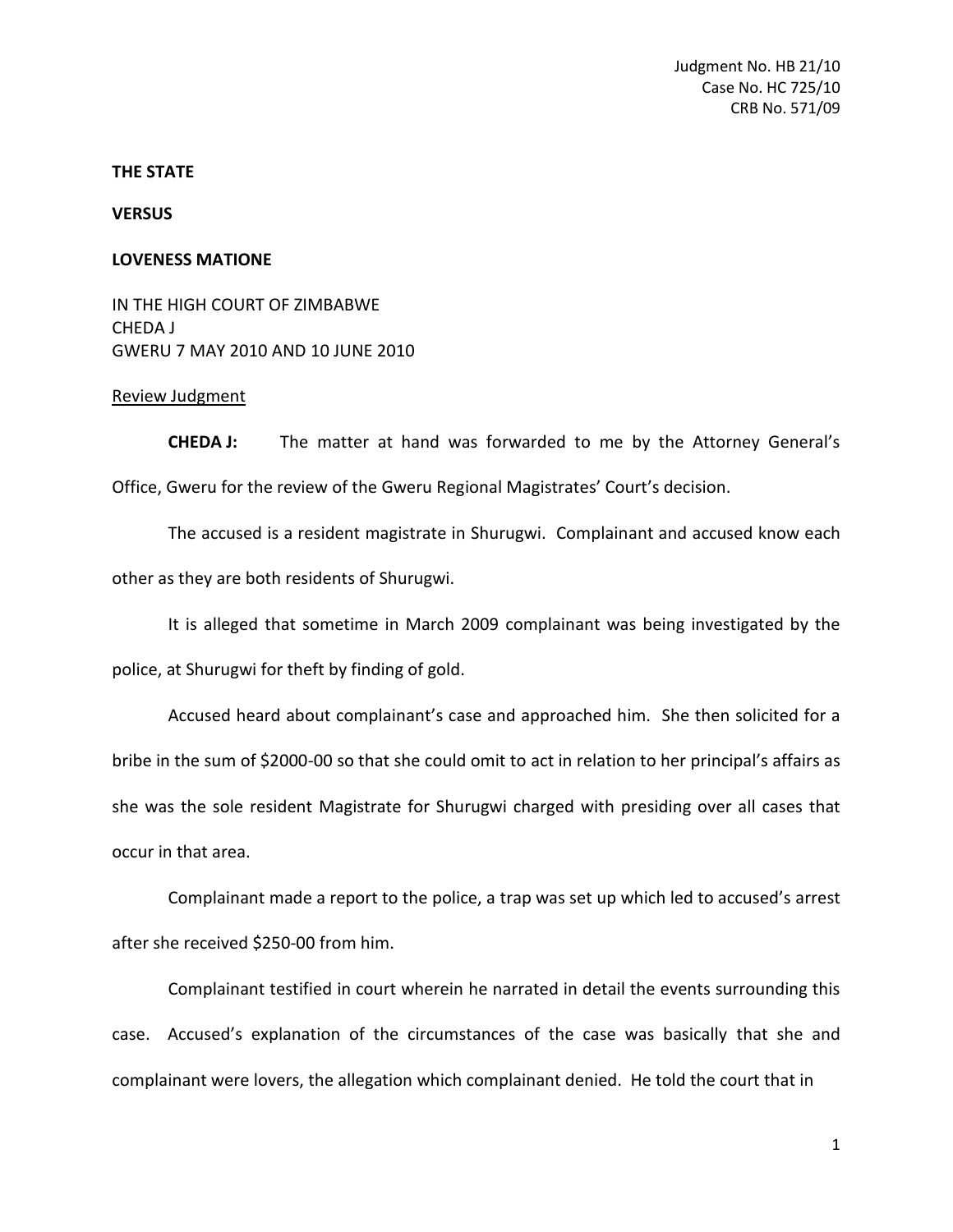fact accused was his friend's girlfriend he had nothing to do with her as he was already married to nine wives.

Evidence was also led from the arresting details who stated that they observed complainant handing money to accused. It was further their evidence that on receipt of the money accused did not count it, but only said "its bho ndichazokuona" meaning its ok, I will see you.

At the close of the state case, the defence applied for a discharge which was granted.

The basis of the application was that the state witnesses were not truthful and unreliable.

Our law provides for a discharge of an accused at the close of the state case, if the court

considers that there is no evidence that accused committed the offence. Section 198 of the

Criminal Procedure and Evidence Act [Chapter 9:07] reads:

## "**198 conduct of trial**

(3) If at the close of the case for the prosecution the court considers that there is no evidence that the accused committed the offence charged in the indictment, summons or charge, or any other offence of which he might be convicted thereon, it shall return a verdict of not guilty."

What emanates from the above section is that a discharge at the close of the state will

be justified where:-

(a) there is no evidence to prove an essential element of the offence, see *S v Ruzani* 1984

(1)ZLR 334,(4) and *Attorney General v Bvuma and Another* 1987 (2) ZLR 96 (SC) at

102 F-G, or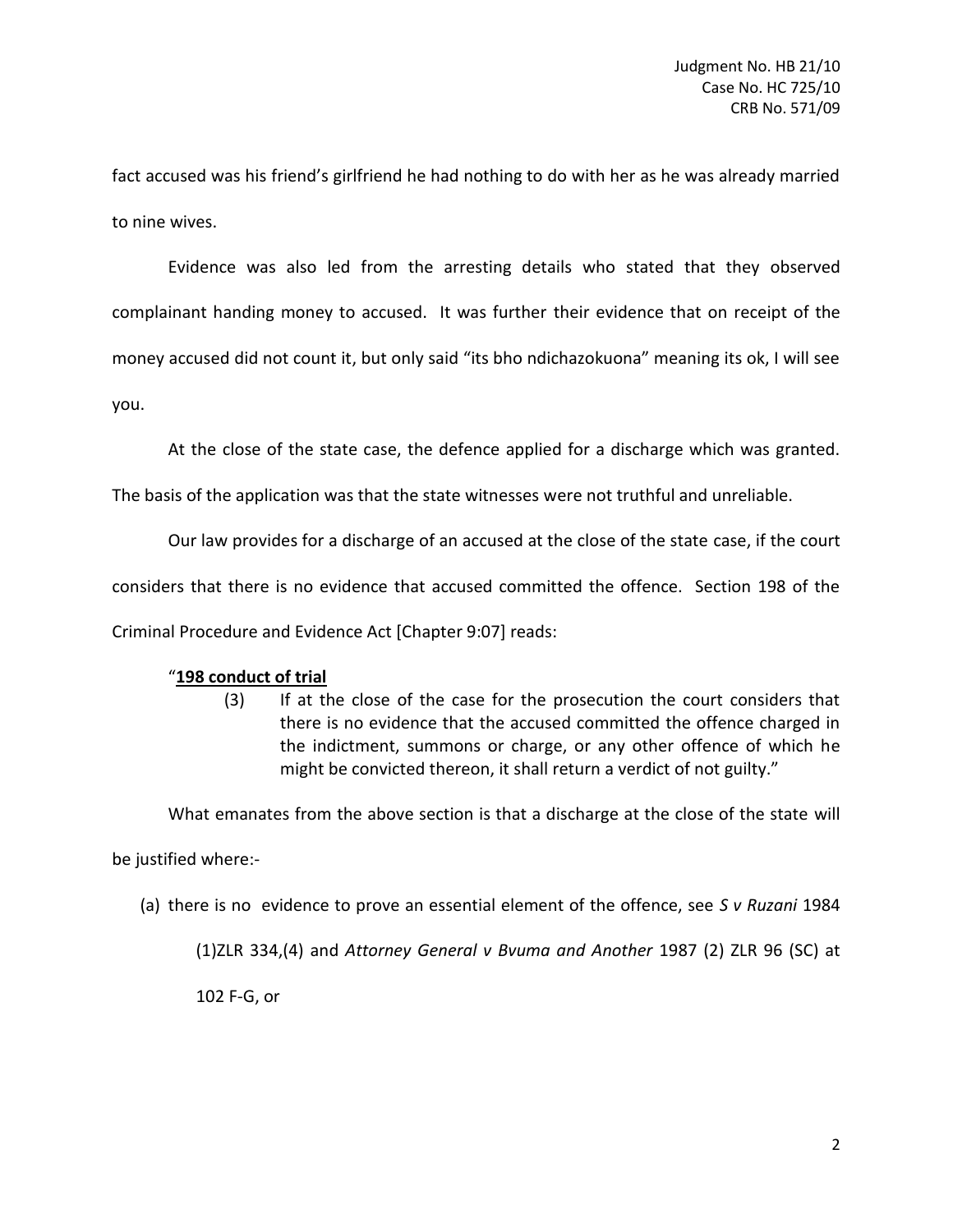(b) there is no evidence on which a reasonable court might convict, see *R v Herboldt* (3)1956(2) SA 722 (W) and *Attorney General v Mzizi* 1991 (2) ZLR 321 (S) at 323 B, or

(c) the evidence adduced by the prosecution is so manifestly unreliable that no reasonable court could safely act on it, see *S v Hurtlebury and Another* 1985(1) ZLR 1(H) at 3, per McNally J (as he then was); *S v Moringer and Others* 1993(4) SA 479 and *Attorney General v Tarwirei* 1997(1) ZLR 575 (S) at 576 G.

The above principle was clearly laid down in *S v Kachipare* 1998 (2) ZLR 271 (S) and followed in *Attorney General v Makamba* 2005(2) ZLR 54(S).

The trial court has a discretion to discharge or continue with the trial. However, the most important factor is that the discretion must be exercised judicially.

In the present case, the trial court decided after hearing evidence of the State case that the said evidence was not truthful, particularly after it concluded that there was a love affair between accused and complainant. What the court did not sufficiently address was the meaning of remarks attributed to the accused and the circumstances surrounding the alleged commission of the offence. In my view, the State had placed its evidence before the court, which evidence, to a reasonable court, should have raised questions about accused's conduct. In view of this questionable conduct the court should have then placed the accused on her own defence since what was before the court was no doubt a prima facie case. In our law the court can not discharge the accused at the close of the State case as long as the State has proved a prima facie case. On perusal of the record there is nothing which indicates that state witnesses